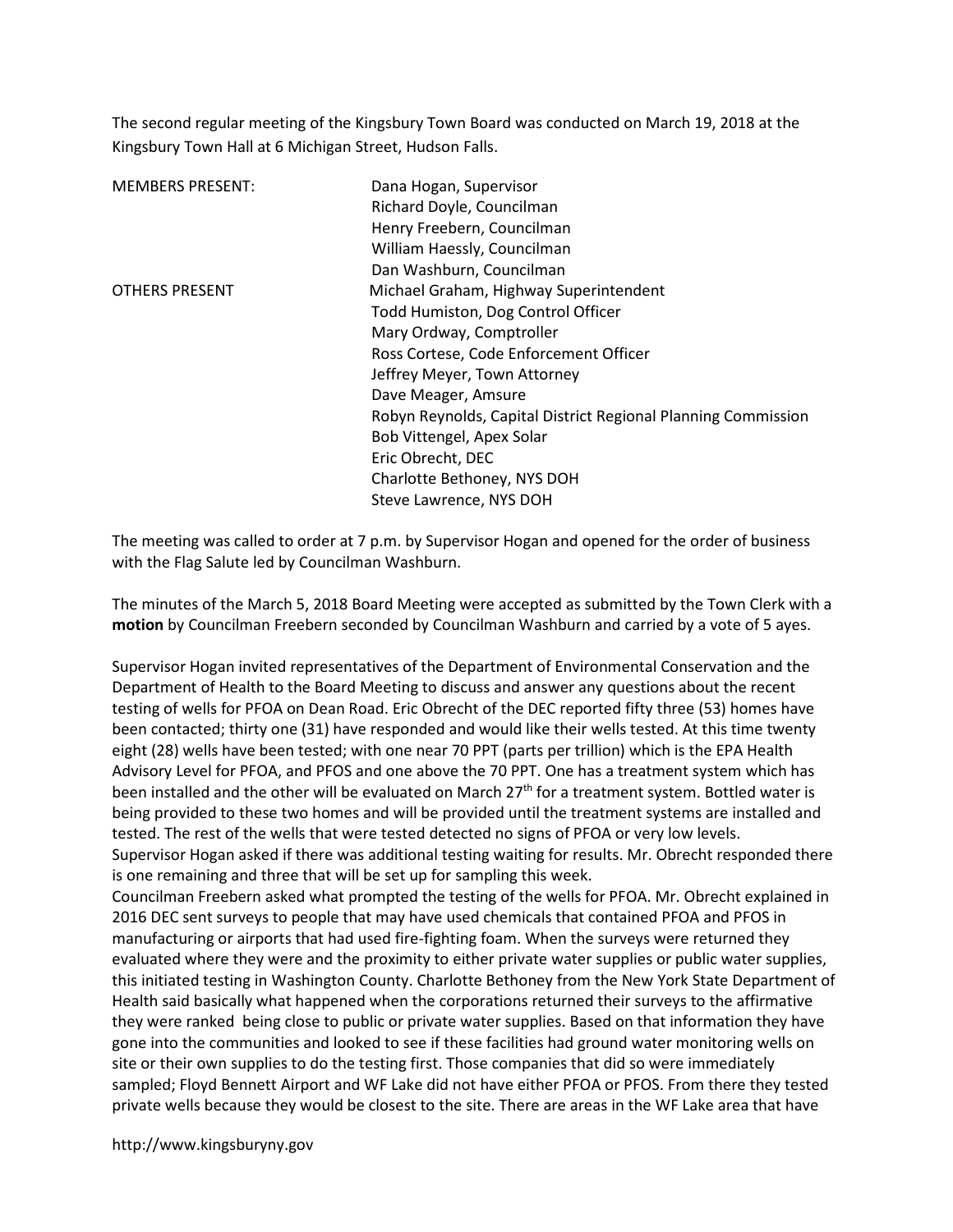public water and that water supply has been tested; the water supply that actually comes across the County Line Road has been tested; that was done prior in 2016 or earlier and it did not contain PFOA or PFOS. Back in January or February 150 letters were sent out and they only have responses from nine (9) individuals and that covers the Town of Kingsbury area and in Warren County near the Floyd Bennett Airport. It is a combination of the two based on those results and that is why they have gone out; Dick Lawrence, a member of her staff, went door to door, knocking on doors and putting hang tags on doors to talk to individuals to try to get them to agree to having their water tested.

Councilman Freebern asked who is responsible for the treatment systems. Mr. Obrecht stated right now the DEC is responsible for the systems and will remain responsible until they can identify the potential source of the contamination. They will monitor them starting monthly to make sure they are working correctly and after a while they will change out and use carbon to treat the two chemicals; they will be responsible for maintaining them until the source is located.

Councilman Doyle asked what was the potential of the contamination migrating. Charlotte Bethoney stated they basically took a quarter to a mile and a half radius from WF Lake and the Floyd Bennett Airport and targeted those areas for testing. Eventually they will move out from these directions. She stated at this time they are not seeing a great number of wells that are impacted, so they don't know what that really means yet.

Councilman Freebern asked if run off had anything to do with this. Mr. Obrecht stated at this time they are not certain how the contaminants got into the ground water.

Councilman Haessly asked if the testing included any contaminates other than PFOA. Mr. Obrecht responded no.

Supervisor Hogan stated he had been in contact with Eric Obrecht of the DEC almost daily and he appreciates it; Mr. Obrecht has been very receptive to the calls from concerned residents.

Charlotte Bethoney stated when the results are received from a testing, Steve Lawrence contacts the resident by phone to verbally relay the results, and then it is followed up with an official letter from their department.

Superintendent of Highways Michael Graham asked if he would like to have his water tested would he go to the DOH office in Glens Falls. Charlotte Bethoney responded Glens Falls doesn't have the capacity or capability to conduct the testing for PFOA. She suggested he contact Steve Lawrence and he could provide him on a list of laboratories that could conduct the testing.

Dave Meager of Amsure (formerly Adirondack Trust Insurance) presented a summary of insurance for the Town of Kingsbury. The Town is insured with NYMIR which is not self-insurance. The blanket limit is \$2,911,572.00 for the building and contents with a \$500 deductible. He explained under general liability there are several components; with a 5 million dollar umbrella. In 2017 there was an accident on a Town road which resulted in a lawsuit filed against the Town. NYMIR defended the Town and the case was closed in January with no payment. A new item on the policy is Security Breach; if any personally identifiable information that you have in your care and custody is compromised, under state law as the custodian of that information, it is up to you to notify the people, pay credit monitoring for them and bring in your IT person to determine what happened. If this occurs the Town will be covered. The policy also includes Public Officials Coverage. Mr. Meager explained the coverage on Town vehicles and Town equipment. Mr. Meager stated Michael Graham and Comptroller Mary Ordway do a great job determining the value of the Town equipment. Supervisor Hogan thanked Mary and Mike for the leadership they show; Comptroller Mary Ordway stated we have an agent that explains how to insure your vehicles.

There is an increase in the renewal premium of approximately \$300. This is the fourth year the Town will pay a capitalization fee of \$545.43; when you pay the fifth year NYMIR will start giving it back to you for four years. There is also a new approval to return any annual underwriting earnings directly to their members. The first year was a small amount; but hopefully will be a significant amount in the future.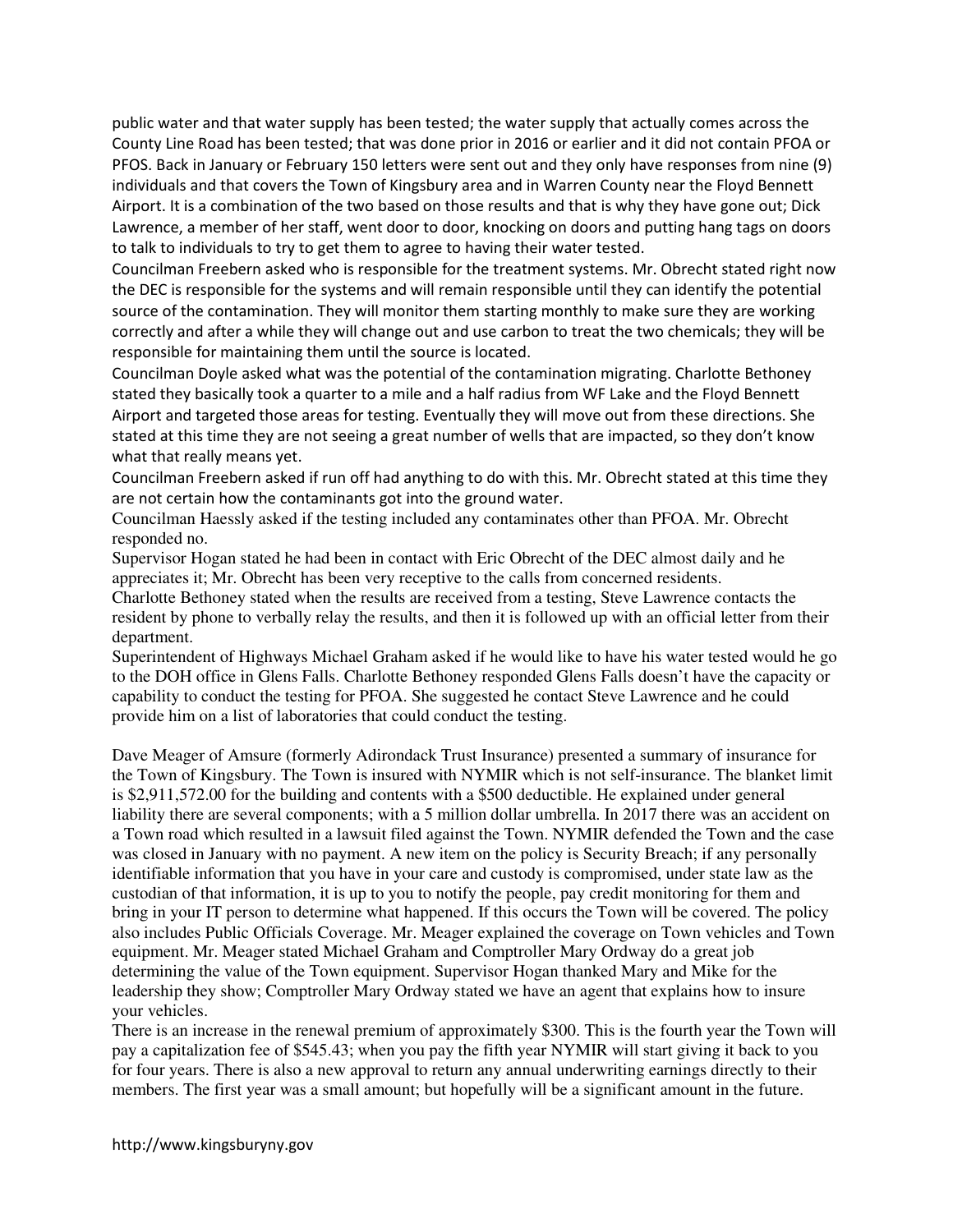Councilman Doyle stated the deductible of \$500.00 on the building seems unusually low; increasing the deductible may lower the premium. Mr. Meager will get figures and options on deductibles for the Town to review before renewing the policy.

Supervisor Hogan invited Bob Vittengel of Apex Solar to discuss the DEC EV Charging Grant. Mr. Vittengel is with Apex Solar Power who specialize in solar EV charging and back-up systems. There are some good programs out right now and they are fortunate enough to be helping communities with the green cleaner program for New York State. Mr. Vittengel introduced Robyn Reynolds from the Capital District Regional Planning Commission who will explain the program and its advantages. There are some serious grants that small communities can pick up on, save a lot of money and parlay that money into other energy saving initiatives.

Robyn Reynolds has been working a lot in this area with a lot of communities in Warren County and some communities in Washington County who are interested in receiving technical assistance and grants that are available through the Clean Energy Program. Her organization, the Capital District Regional Planning Commission, received a grant from NYSERDA. She explained the program is free and offers technical assistance and no cost share funding is available as long as the community engages with actions that have to do with energy and energy savings. There are 10 High Impact Actions as follows: benchmarking, clean energy upgrades, LED street lights, clean fleets, solarize, unified solar permit, energy code enforcement training, climate smart communities certification, community choice aggregation and energize NY finance. The basic gist of the program is if a community completes four out of ten high impact actions, they would be eligible to receive a cost-share funding with no money down with a grant from the state that would enable you to implement more energy saving measures. The Capital District Economic Planning Commission is happy to help wherever the Town feels comfortable moving forward and is here to find out what the Town of Kingsbury is interested in. The Commission has helped sixteen (16) communities access grants and would be happy to help outline options that are available to the Town.

Councilman Haessly asked if the Commission could provide engineering services. Robyn explained some engineering services are available, but they could not do energy audits, but they could do a basic lighting audit or inventory so you can understand your options moving forward. They also do not do a full HVAC analysis. Councilman Haessly asked if they assist with solar arrays to offset the utility costs. Robyn stated New York Sun, a division of NYSERDA could provide that analysis.

Supervisor Hogan asked if solarize was something we would have to take advantage of solar as a municipality or as a community. Robyn stated it would be a campaign where an organizer would provide information to the community, partner with the solar seller and then the solar seller will often offer a discount for solar systems because essentially it is a group purchase. Robyn reported the Town of Queensbury is launching a solarize campaign in the near future and they are looking for folks to partner with them; so there is an opportunity to link up with an existing campaign so that residents in the Town of Kingsbury may take advantage of the savings.

Comptroller Mary Ordway stated we have a new highway building and a new town hall with energy savings in mind during construction; would those energy saving features count towards the grant? Robyn said yes and what we could do, we could look at a baseline year from before the building upgrades took place before the buildings were built and see how the energy consumption changed between those years and when the buildings were built. Mary Ordway stated we have cut the energy costs by 2/3's by using a municipal supplier. The Town saved \$20,000.00 in electric costs in the new facilities compared to the costs in the old facilities. Robyn will touch base with Mary to obtain the figures for the energy costs to see if it would count towards a grant.

Councilman Doyle asked under the charging station grant who pays for the electricity. Robyn stated with the grant that is funded under the DEC, you can choose a station where you can choose the charging structure so you can choose to charge users for the electricity used or charge per hour. Most advocate a per hour fee then you are able to recoup some of the additional costs incurred, such as network fees for the software or transaction fees.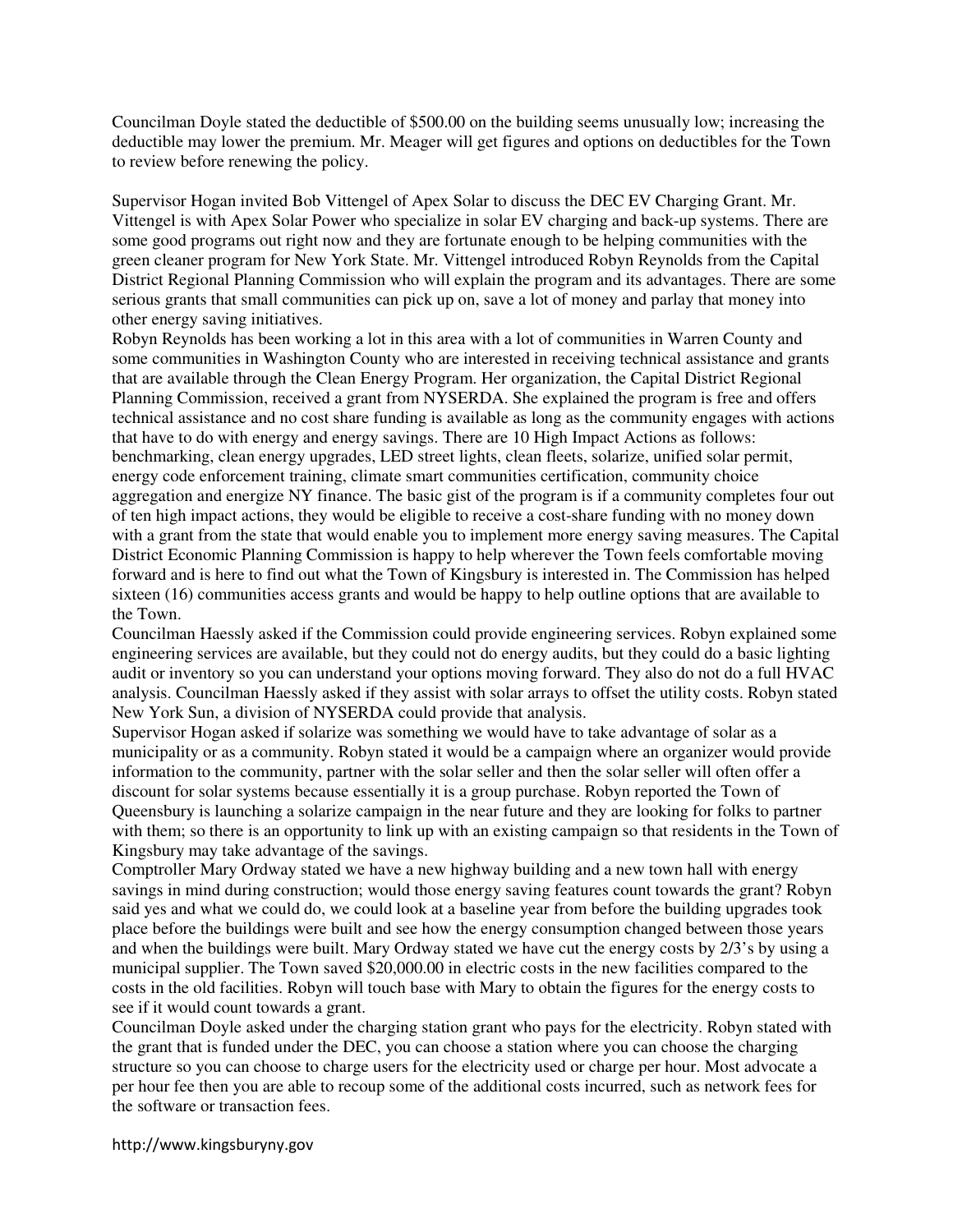Bob Vittengel asked if the Town decided to piggy back onto Queensbury's solarize program, would that be one of the four actions required to become eligible for a grant; and the grant would be how much if the Town became eligible. Robyn stated yes it would be counted as one of the actions, and right now there are a couple of grants available in the amount of \$50,000.00. Once the \$50,000.00 grants are gone grants of \$5,000.00 will be available, which may help us match us up with additional grants or resources that may meet our needs.

Councilman Haessly asked where charging stations would be placed. Robyn said typically in area that has other kinds of venues or business around it; then someone can park and walk someplace else; some charging stations are placed near parks and playgrounds.

Councilman Washburn asked where charging would be placed in the Town of Kingsbury and are you allowed to install multiple charging stations. Bob Vittengel answered you have to coordinate what you have available in your main service panel, how many amps available and which business to trench. Councilman Haessly asked about solar arrays. Robyn explained there are opportunities now and NYSERDA is kicking in an extra incentive for solar arrays being installed and other communities are looking at remote solar at a different location. There are some new resources going into the development of large scale solar. Bob Vittengel of Apex Solar stated we could power town hall and the highway garage; it all comes down to how many kilowatt hours you use. An analysis of the power used in the last 13 months would come up with a trend and see how much roof space it takes to offset that. You could give more roof space at one location than the other and remote that meter electricity from one building to another.

Mr. Vittengel stated the state has an exciting program for grants as long as the community engages in four actions that have to do with energy and energy savings. One step getting there would be simple by starting your own solarize program. Most of the incentives you actually get paid to do. If the Town were to buy or lease an electric car you would be given a grant for \$5,000.00. You could lease or buy a vehicle for approximately \$7,500 for 3 years with \$5,000 back. The Town would use the car at a cost of \$2,500.00, which would be fully warranted and the cost to operate is about a third to a half as much as a gasoline powered vehicle.

The charge point charging stations are the smart ones. The cost of charging a car to go 12,000 miles each year is less than \$2.00 per day. We need to get the chargers for electric vehicles installed to encourage people to buy electric cars and the state has incentives to get them here.

The Energize New York Finance is a great way to go; payments for a system on a business are made on their annual property tax.

Mr. Vittengel stated the combination of completing the four elements is easy for a Town to accomplish if they put their mind to it; but you must act quickly before the grant money is gone. The Board discussed their options for installing an electric charging station. Mr. Vittengel explained there would be no cost to the Town. Apex is planning on installing 2,000 chargers in the next 6 months.

## LEGAL UPDATE:

Attorney Meyer reported Keylock Self-Storage upon completing their appraisal, has decided to discontinue their action against the Board of Assessment Review, the Assessor of the Town of Kingsbury and the Town of Kingsbury for the years 2011 – 2017.

Attorney Meyer, Councilman Haessly and Councilman Doyle met with Ben Broeder to discuss the PILOT for Cypress Creek. Councilman Doyle reported Mr. Broeder provided some information to pass onto Colleen Adamec, Sole Assessor. Colleen has an appointment with Mr. Broeder; after their meeting a meeting will be scheduled with Mr. Broeder, Attorney Meyer, Assesor Colleen Adamec, Councilman Doyle and Councilman Haessly to see where to go from there.

Councilman Haessly reported he is researching the opportunity to receive a grant from the USDA for town vehicles.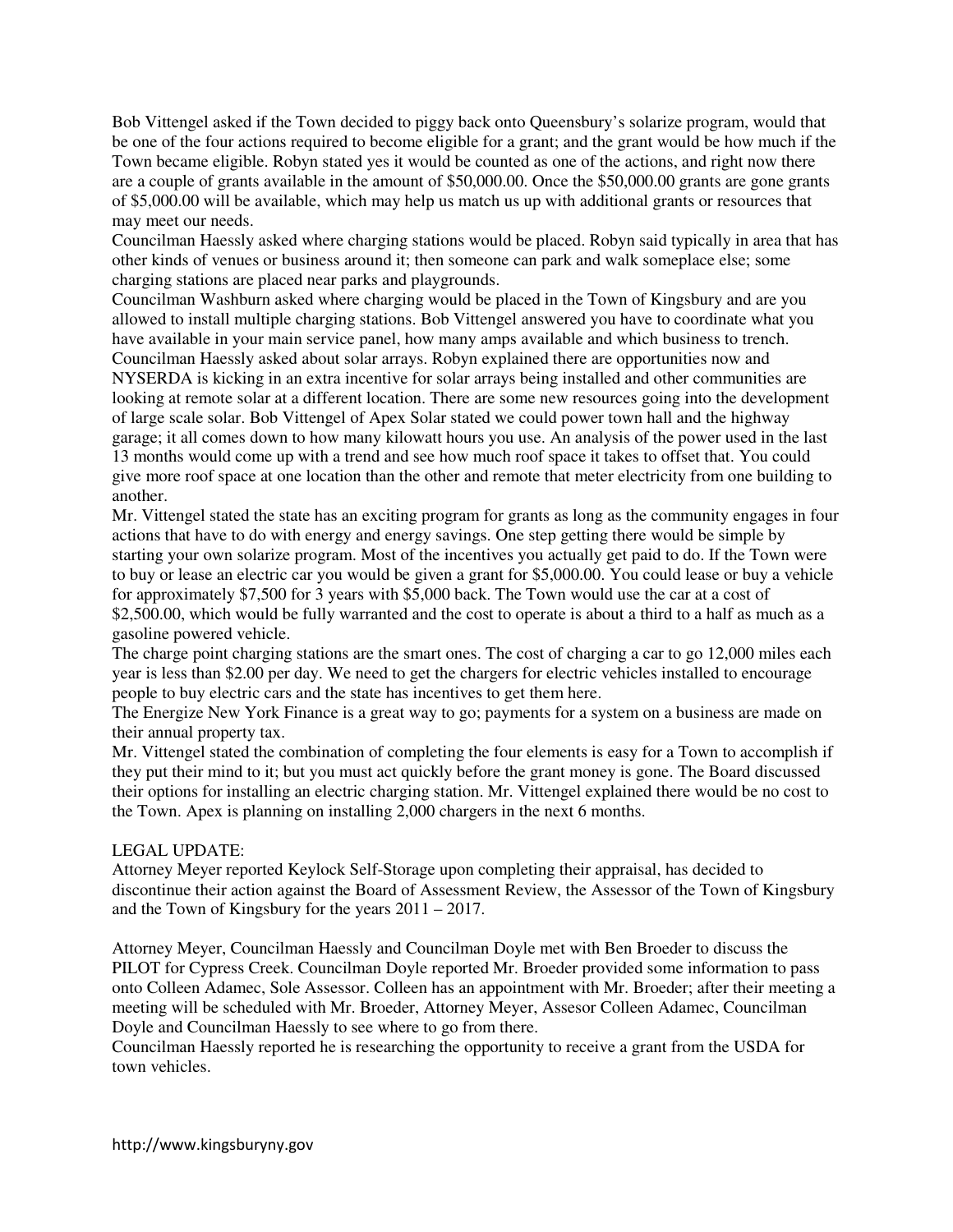The Board discussed the possibility of installing solar panels at the Highway Garage. Supervisor Hogan will contact Robyn Reynolds of the Capital District Planning Commission. Supervisor Hogan noted one of the impact actions through the Clean Energy Program was Energy Code Enforcement Training. Code Enforcement Ross Cortese stated he had attended the required training.

## TOWN CLERK REPORT:

Town Clerk reported Local No. 1 of 2018 imposing a limited large scale solar energy generating facility land use moratorium was filed with the New York Department of State on February 28<sup>th</sup>.

Town Clerk reported the BAS website had been updated by Bob Wallace. The update has become much easier and can be done by the Town Clerk, which will save the Town approximately \$50.00 each time an update is required.

Town Clerk thanked Michael Graham for having his staff raise the counter in the tax office.

## CODE ENFORCEMENT OFFICER:

Ross Cortese reported the Planning/Zoning Boards have been busy. This month DaVita will be returning after receiving approval from the Zoning Board, but has delayed their approval for site plan review after deciding they would like to add more beds to the facility. Cumberland Farms would like to be on the April agenda as a preliminary meeting.

## COMPTROLLER;

Mary Ordway is asking for permission to attend the Annual Finance School in Saratoga on May  $3^{rd}$  & 4<sup>th</sup>; there is money in her budget. A **motion** by Councilman Freebern seconded by Councilman Doyle and carried by a vote of 5 ayes giving permission for Mary Ordway to attend Finance School in May. A **motion** by Councilman Freebern seconded by Councilman Doyle and carried by a vote of 5 ayes to include Parcel ID No. 146.-1-6.2 in the water district.

The annual report was filed to the State Comptroller's Office.

# DOG CONTROL OFFICER:

Todd Humiston reported he had received the water bottles that will be given to students at the Dog Safety Presentations. At this time presentations for 380 students have been scheduled, more scheduling is necessary which will bring the total to 400 to 500 students. The Towns of Fort Ann and Fort Edward have agreed to pay 20% of the cost of the school program, which he will be reimbursed for the next quarter. Todd feels he has the problem with loose dogs under control on Crowley Road.

## HIGHWAY SUPERINTENDENT REPORT:

Tomorrow the Highway staff will attend a free safety workshop at the Saratoga City Center. Michael Graham is asking permission to attend the annual Association of Towns Highway Conference conducted in Ithaca in June. A **motion** by Councilman Freebern seconded by Councilman Haessly and carried by a vote of 5 ayes giving permission to Michael Graham to attend Highway School in June.

## SUPERVISOR REPORT:

Supervisor Hogan announced there will be an Informational Meeting on March 22 at 5:30 pm at Village Hall about the Champlain Canalway Trail Project.

Supervisor Hogan received a resolution from Solomon Northup Legacy which the Board will review at the next meeting.

Supervisor Hogan received a request to change the meeting time from 7 pm to 6 pm. After discussion the Board decided to leave the meeting time at 7 pm.

Supervisor Hogan has started the grant writing process for the DASNY water grant.

A **motion** by Councilman Freebern seconded by Councilman Washburn to accept the reports of certain officers for the months of January and February as follows:

http://www.kingsburyny.gov